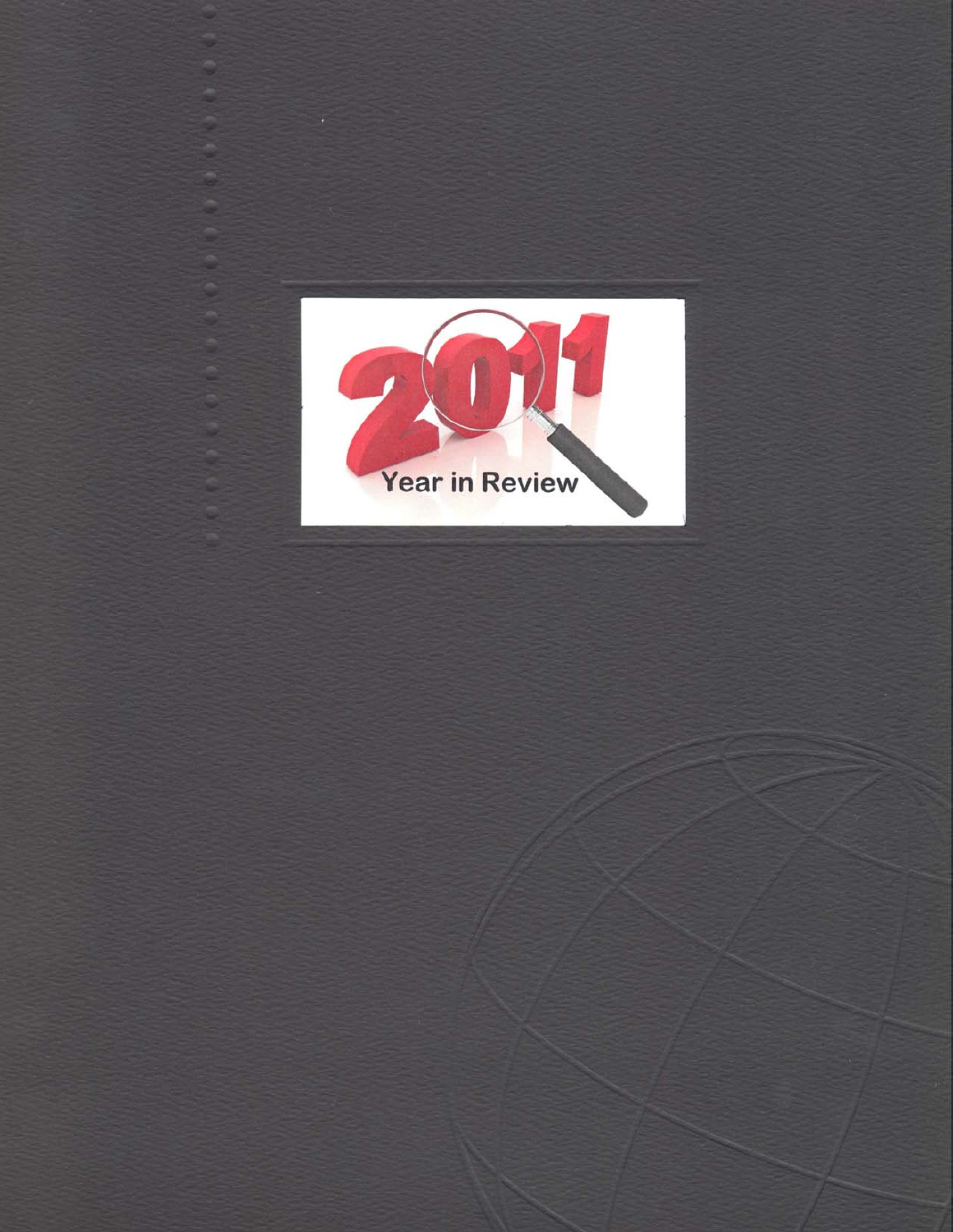Seminole State College

**P.O. Box 351 – 2701 Boren Blvd. – Seminole, Oklahoma 74818-0351 Phone: (405) 382-9200 Fax: (405) 382-7912**

*Office of the President*

January 19, 2012

Dear Regents:

As we look to the future at the beginning of each calendar year, we have traditionally reviewed past accomplishments made at Seminole State College. The following document provides an overview of 2011.

The highlights of the past year remind us how fortunate we are to have outstanding faculty, staff, regents and community supporters who are committed to making this College one of the best two-year institutions in the country. It is a privilege to work with people dedicated to helping individuals and communities improve themselves through the power of education.

This month I am completing my fifteenth year as President of this College. It seems incredible that the time has passed so quickly. A lot of things have changed since January 21, 1997. My daughters were ages 3 and 7 when we moved here. Sara is now a freshmen at SSC while Amanda is in her first year of Law School at Oklahoma City University.

Reflecting on these years at this institution, I recognize that there are so many things of which to be proud. Your support, and the support of the team of those with whom I work, has been critical in these successes. I appreciate your continued cooperation and encouragement.

With Best Wishes for a Wonderful 2012!

Sincerely,

Chi Tetatood

James W. Utterback, Ph.D. President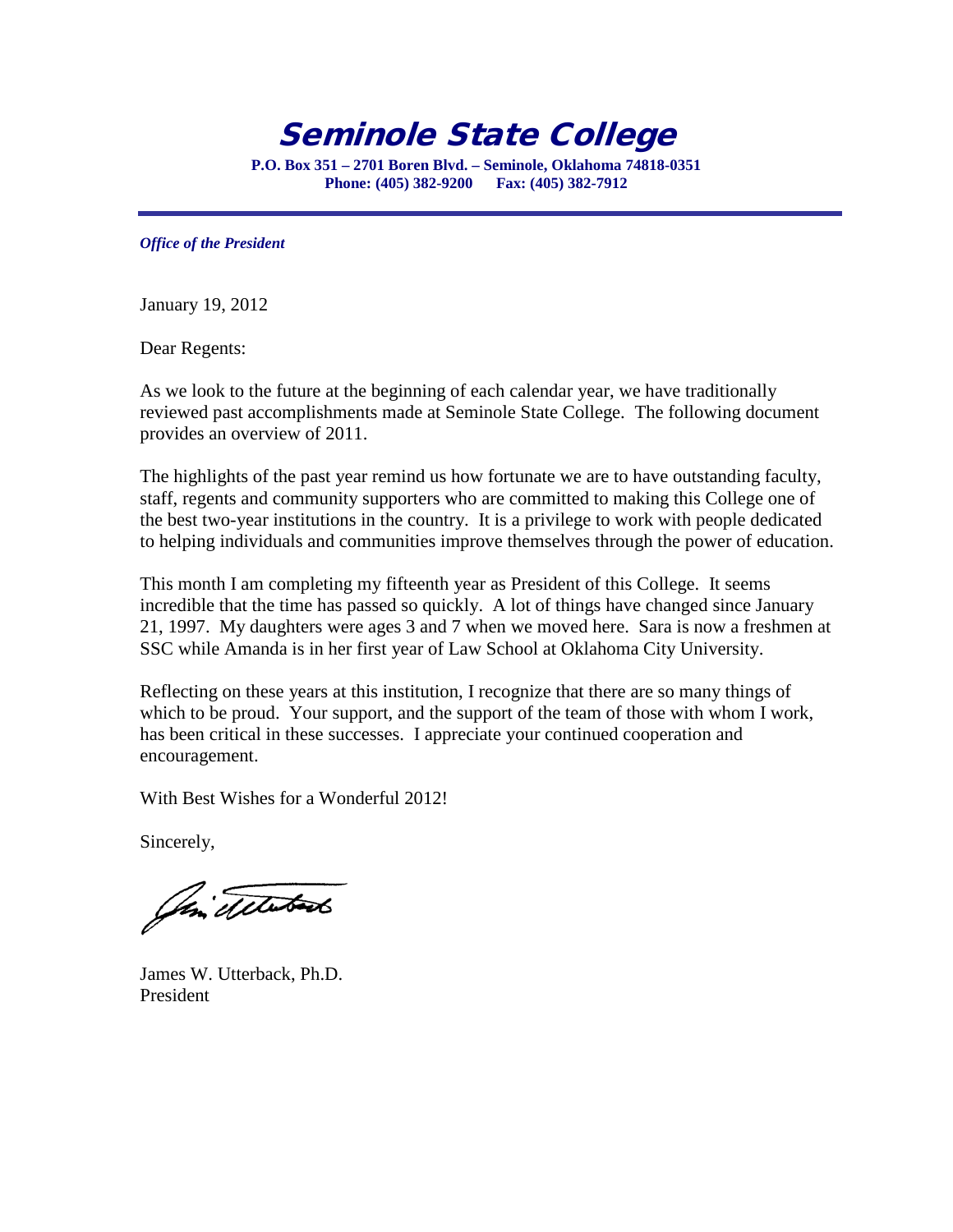

## **College Observes Martin Luther King Day**

Seminole State College students attended a presentation by **Ray Jordan**, in the Jeff Johnston Fine Arts Center, in celebration of Martin Luther King, Jr. Day. Mr. Jordan is a retired educator, football coach and athletic director of over 42 years. The SSC campus was closed Monday, January 17 in observation of Martin Luther King, Jr. Day.

#### **Supporters Attend Regional Higher Education Legislative Briefing**

**Dr. Glen D. Johnson**, Chancellor of the Oklahoma State System of Higher Education, met with 50 area legislators and friends of higher education in McAlester to discuss the importance of higher education in improving the economy and business climate of the state. Seminole community leaders and SSC administrators were among those in attendance at the Southeast Oklahoma Legislative Briefing held at Pete's Place in Krebs. Oklahoma State **Senator Harry Coates** (R-District 28) and **Representative Tom Newell** were special guests of the SSC group.

#### **Alumni Return for 2011 Trojan "Kick-off" Banquet**

The annual Trojan Alumni Banquet was held January 29 in the Enoch Kelly Haney Center, to kick-off the 2011 Trojan Baseball Season. Former Trojan **Joe Jordan**, scouting director for the Baltimore Orioles, was the guest speaker of the event**.** 



## **College Delegation Visits Capitol**

A large delegation of campus and community leaders representing Seminole State College attended "Higher Education Day" at the State Capitol, Tuesday, February 22 to demonstrate grassroots support for Higher Education funding. An afternoon session was held in the chamber of the Oklahoma House of Representatives. Speakers included several students from across the state, as well as Oklahoma State System for Higher Education **Chancellor Dr. Glen Johnson**, Oklahoma Secretary of **Commerce David Lopez**, Oklahoma House of Representatives Speaker **Kris Steele**, Oklahoma Senate President Pro Tempore **Brian Bingman**, Oklahoma Secretary of Education **Phyllis Hudecki** and Council of Presidents Chair **Janet Cunningham**. Higher Education Day activities included office visits with area legislators at the Capitol.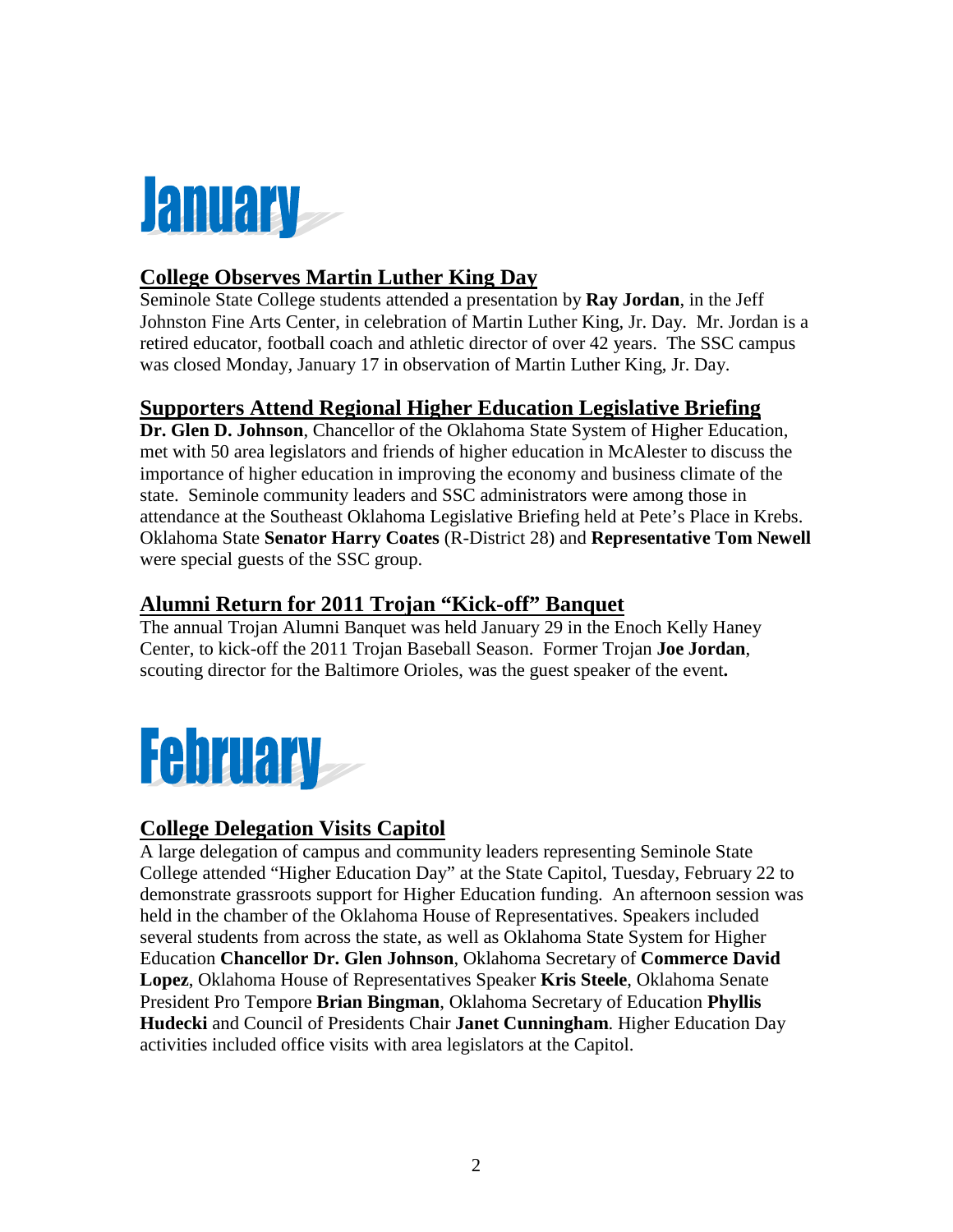## **Whithers Attends Nigh Leadership Conference**

Seminole State College student **Brittain Withers** was one of 30 Oklahoma college and university students selected to attend the Nigh Institute Leadership Conference recently held in Oklahoma City. Ms. Whithers received a 2011 George and Donna Nigh Public Service Scholarship through the Nigh Institute program funded by the Oklahoma Legislature. During the leadership academy, students visited with members of the House of Representatives and the Senate, as well as attended sessions concerning Oklahoma's local government, government relations, the national election, public policy, and Oklahoma's economic future.

#### **Regents Award Tenure to Faculty Members**

At their February meeting, the SSC Regents awarded tenure to several instructors. **Dr. Steve Bolin**, Social Sciences Division; **Annette Troglin**, Math, Science and Engineering Division; **Dave Helseth**, Math, Sciences and Engineering Division; **Rayshell Clapper**, Language Arts and Humanities Division and **Malinda Browning**, Nursing and Health Sciences Division, were approved for this academic status.



## **SSC Hosts Annual Scholastic Meet**

More than 1,400 students from 34 area public schools competed in Seminole State College's 39<sup>th</sup> annual interscholastic meet in early March. Campus organizations and staff organized a number of events and activities for the high school students while they were on campus. A sweepstakes trophy was awarded to the top school in each division based on accumulation of points and medal placing. Byng won the Division I sweepstakes award, and Preston took the Division II award.

#### **Students Recognized at OACC Conference**

Students **Tatum Colburn** and **Joel Penuel** were honored as members of the All-Oklahoma Academic Team at the Oklahoma Association of Community Colleges annual conference in March. Jordan Bumgarner, also from SSC, was selected as an OACC scholarship recipient. The academic honors program provides statewide recognition to outstanding two-year college students.

## **SSC Students Featured in Who's Who**

Names of 89 students from Seminole State College were included in "Who's Who Among Students in American Junior Colleges." Campus nominating committees and editors of the annual national directory included the names of these students based on their academic achievement, service to the community, leadership in extracurricular activities and potential for continued success. They join an elite group of students from more than 1,400 institutions of higher learning in all 50 states, the District of Columbia and several foreign nations.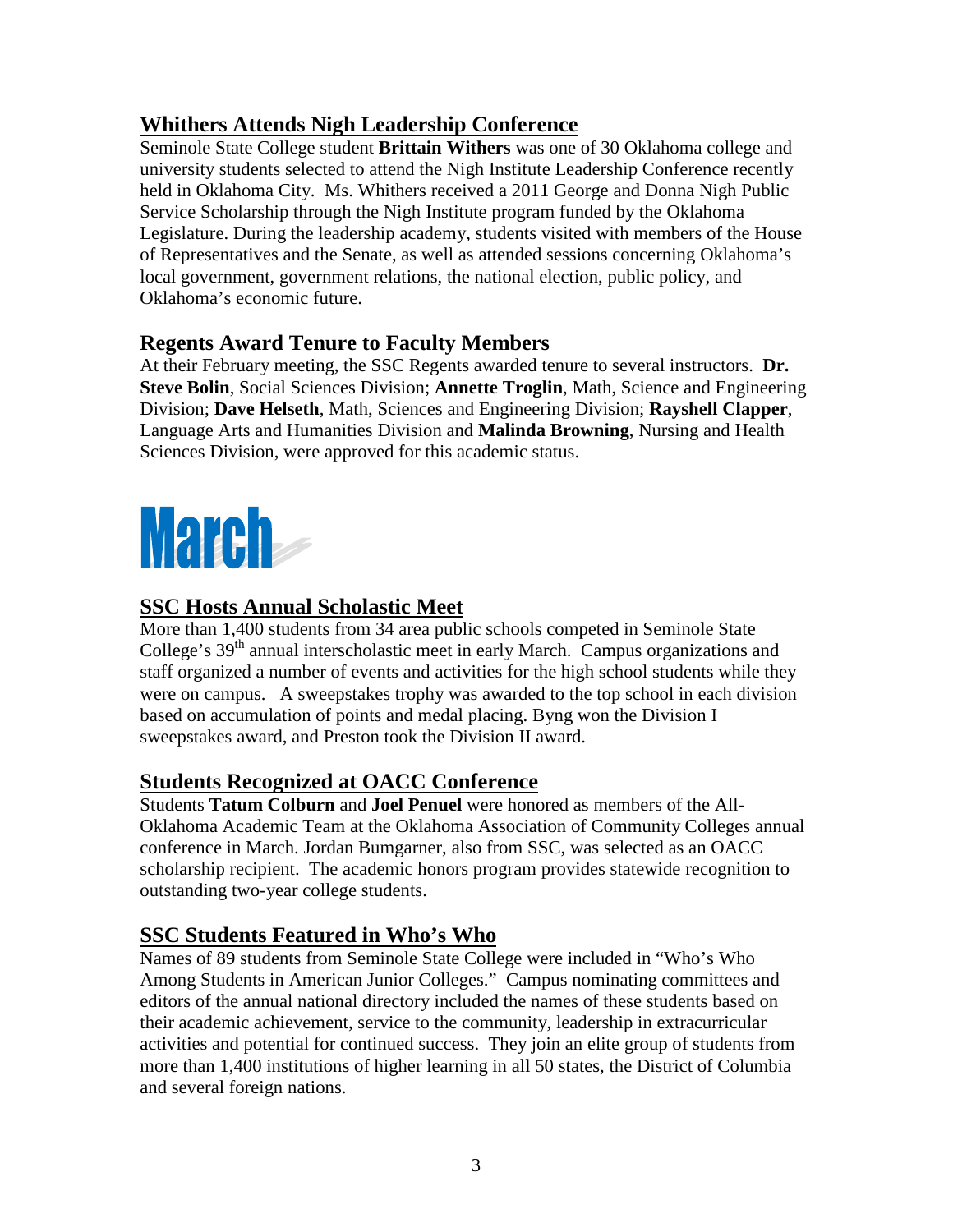## **Students Hear Holocaust Survivor**

Several members of the Seminole State College President's Leadership Class attended the Louise Young Diversity Lecture at East Central University in Ada to hear Holocaust survivor **Max Glauben**. Mr. Glauben spoke about his experiences as a young boy in Nazi concentration camps during WWII.

#### **Students Surveyed on College Experience**

Students in randomly selected classes at SSC joined students from community colleges across the nation in participating in the Community College Survey of Student Engagement (CCSSE). The survey questions focused on how students spend their time, the nature and quality of interactions with faculty members and peers and what they have gained from their classes and other aspects of their college experiences. The survey served as an anonymous suggestion box to benchmark the participating colleges' performance on key indicators related to teaching, learning and retention.

## **President Utterback Attends Community College Regional Summit**

**President Dr. James Utterback** attended the U.S. Department of Education's first Community College Regional Summit in Houston in mid-March. Dr. Utterback participated in the summit at the invitation of United States Under Secretary of Education **Martha J. Kanter**. The one-day summit brought educational leaders together to continue the conversation on boosting the number of U.S. college graduates that began the previous fall at the White House Summit on Community Colleges. Leaders who have been instrumental in developing and implementing strong initiatives that support the transition of youth and adult learners into community colleges were identified from across the nation. Dr. Utterback and other participants were asked to share successful practices from their colleges with other colleagues.



#### **Long-time Faculty Member Passes Away**

Chair of the Math, Science and Engineering Division Paula Rutledge passed away in early April. In writing to the campus community about her loss, President Utterback said, "Her work inside and outside the classroom was a shining example of someone who cared about student success and Seminole. She was a good friend and colleague who touched countless lives with her kind demeanor and smile." At Commencement in May, faculty and staff paid tribute to Ms. Rutledge by placing white carnations by her picture during the processional.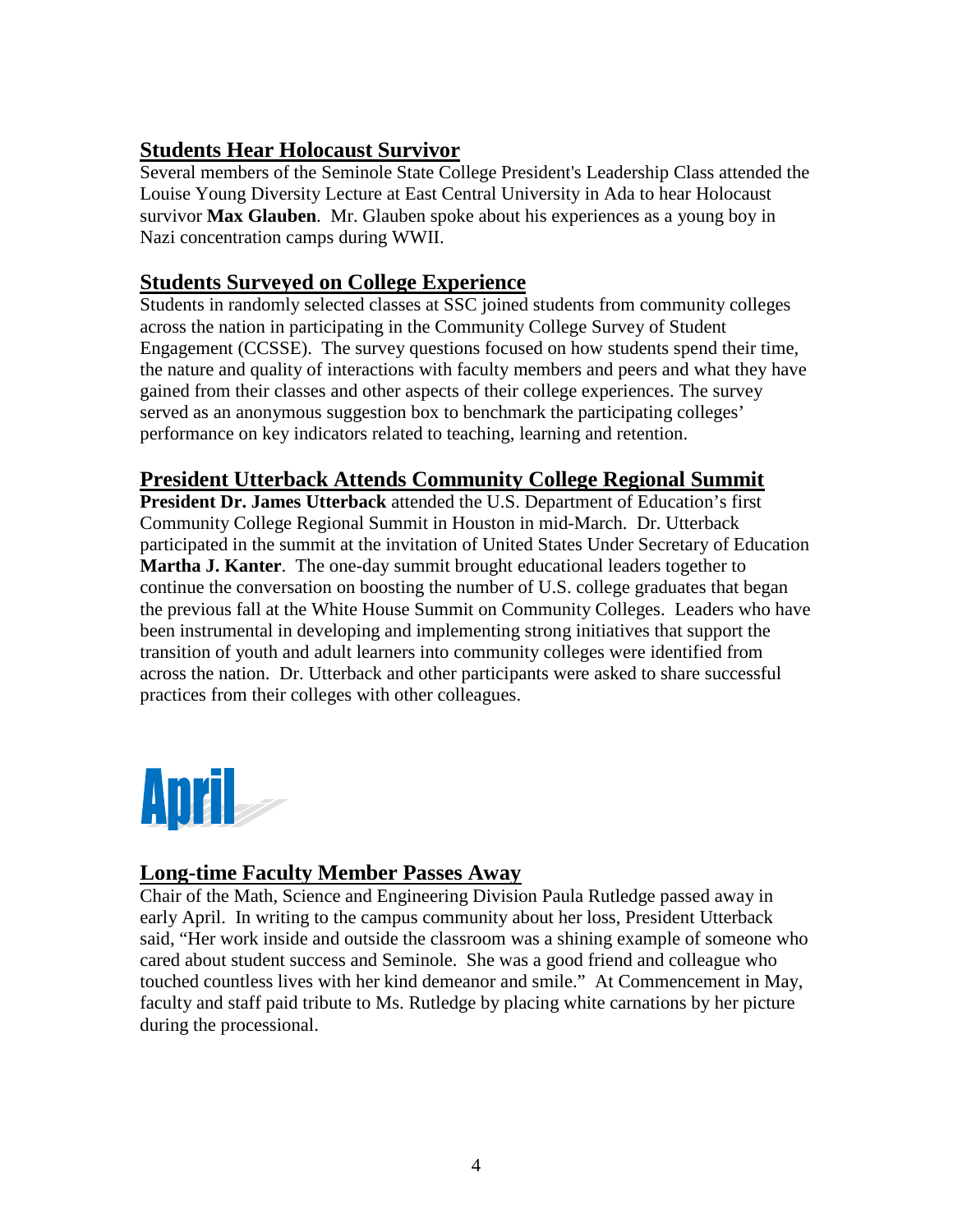#### **SSC PTK Honor Society Inducts New Members**

Thirty-four SSC students were inducted into the Alpha Theta Nu Chapter of Phi Theta Kappa International Honor Society for Two-Year Colleges in early April. Students were selected based on their scholarship, leadership and service qualities. Under the guidance of faculty advisors **Dr. Steve Bolin** and **Jeffrey Christiansen**, the chapter provides programs, activities and opportunities to participate in community service projects.

#### **Seminole Chamber Honors SSC Personnel**

Administrative Assistant to the Vice President for Student Affairs **Melinda Sims** and Health, Physical Education and Recreation Division Chair and women's basketball coach **Rita Story-Schell** were recognized as "Staff Member of the Month" and "Educator of the Month" by the Seminole Chamber of Commerce. The employees were honored for their outstanding dedication and work during the monthly Chamber Forum luncheon.

#### **PSI Beta Inducts Students**

Nineteen Seminole State College students earned the honor in April to be inducted into the PSI Beta Psychology Honor Society. Licensed Professional Counselor and former Oklahoma National Alliance on Mental Illness President **Karrie Utterback** was the special guest speaker for the induction ceremony. Ms. Utterback, who holds 30-years of psychology and mental health service experience, encouraged the students to continue their endeavors in psychology and challenged them to view the world through different perspectives.

## **President and AD Present at AACC Conference**

**Dr. Jim Utterback**, President, and **Dr. Tom Mills**, Athletic Director and Men's Basketball Coach, presented at the American Association of Community Colleges conference in New Orleans. Their presentation was entitled: "The Balanced Pursuit of Academic and Athletic Excellence in Intercollegiate Sports."

#### **Medical Laboratory Technology Open House**

The Medical Laboratory Technology Department hosted an Open House on April 27 in celebration of National Medical Laboratory Week. The event, organized by MLT Director **Perthena Latchaw** and instructor **Malinda Browning**, provided an opportunity to find out what goes on behind the scenes in a laboratory. Aspiring MLT students were also invited to attend and find out what it takes to be a part of this program.

## **SSC Hosts State Economic Development Partnership Program**

Seminole State College was the site for a statewide Economic Development Recognition Program hosted by the Oklahoma State Regents for Higher Education. Chancellor of Higher Education **Glen Johnson** and college and university presidents and administrators from across the state, joined business leaders being honored for their partnership efforts with higher education. The Economic Development Partnership Recognition program honors outstanding partnerships that lead to significant contributions in educating and developing Oklahoma's workforce. Seminole State College and the Citizen Potawatomi Community Development Corporation were among the honorees at the event.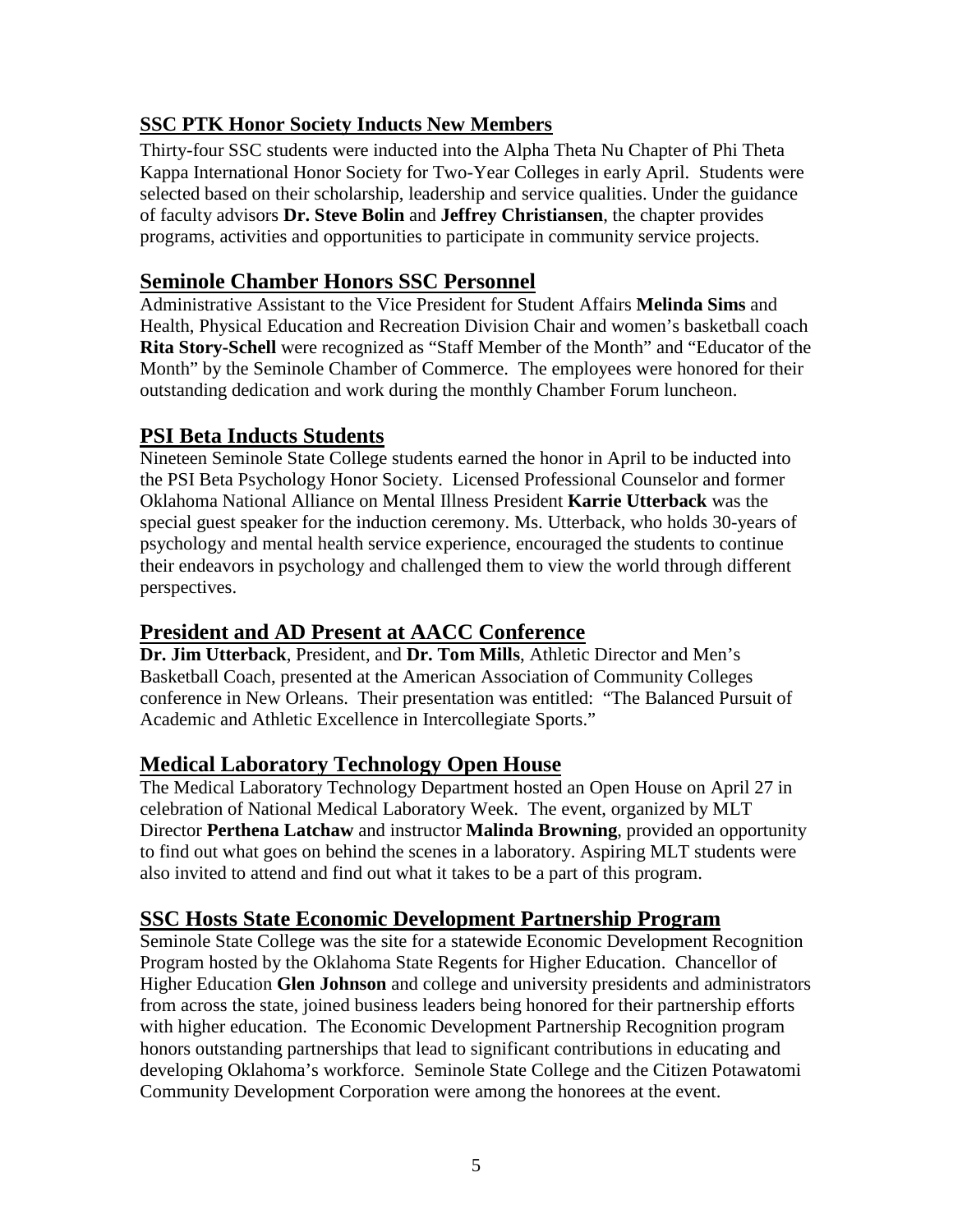## **Students Help with Museum Event**

Members of the volleyball and basketball teams stuffed 8,500 eggs for the  $17<sup>th</sup>$  Annual Jazzy's Egg Run at the Jasmine Moran Children's Museum. According to Museum Executive Director **Marci Donaho**, it took these students only a few hours to complete the task that would have taken the Museum's staff days to complete.

#### **Language Arts Division Hosts Creativity Symposium**

The Language Arts and Humanities Division hosted their First Annual Howlers and Yawpers Creativity Symposium on April 29. The symposium showcased amateur and professional Oklahoma artists, musicians, actors, writers and dancers in the Jeff Johnston Fine Arts Center. Students, faculty and community members presented a variety of musical performances, dances, creative writings, theatrical performances and artistic presentations. Student organizations sold breakfast items, baked goods, Indian tacos and hot dogs in the Cook Commons in the center of the campus. Vendors and art demonstrations were also on display in the Commons' gazebo areas.

## **Faculty Attend PCA/ACA Conference**

Five members of the English faculty presented at the national joint conference of the Pop Culture Association and American Culture Association of Southwest Texas in San Antonio, Texas in April. **Kelli McBride**, **Jessica Isaacs**, **Jim Wilson**, **Rayshell Clapper** and **Christian Morgan** attended the four-day conference that focused on promoting the study of popular and American culture. Presentations covered American culture, human relations, literature, material culture, music, science fiction, fantasy, teaching and professional and creative works. The SSC English faculty presented original creative works in their panel titled, "Invisibility and Oklahoma: Looking Beyond the Forgotten." Their fiction and non-fiction pieces discussed Oklahoma issues, experiences and people particularly focusing on invisibility.

## **SSC Sigma Kappa Delta Honor Society Inducts New Members**

Eight SSC students and one faculty member were inducted into the Upsilon Alpha chapter of the English Honor Society Sigma Kappa Delta. Vice President for Institutional Advancement Lana Reynolds was the guest speaker for the evening.



## **Concert Pianist Performs at SSC**

Concert pianist **Dr. Peter Simon** and his son **Saling** entertained students, area residents and local elementary school children during a week-long series of campus concerts. The "Simon and Son" presentations were hosted by the SSC Educational Foundation, the Seminole Chamber of Commerce, the Seminole Arts Council and **Melvin and Jasmine Moran.**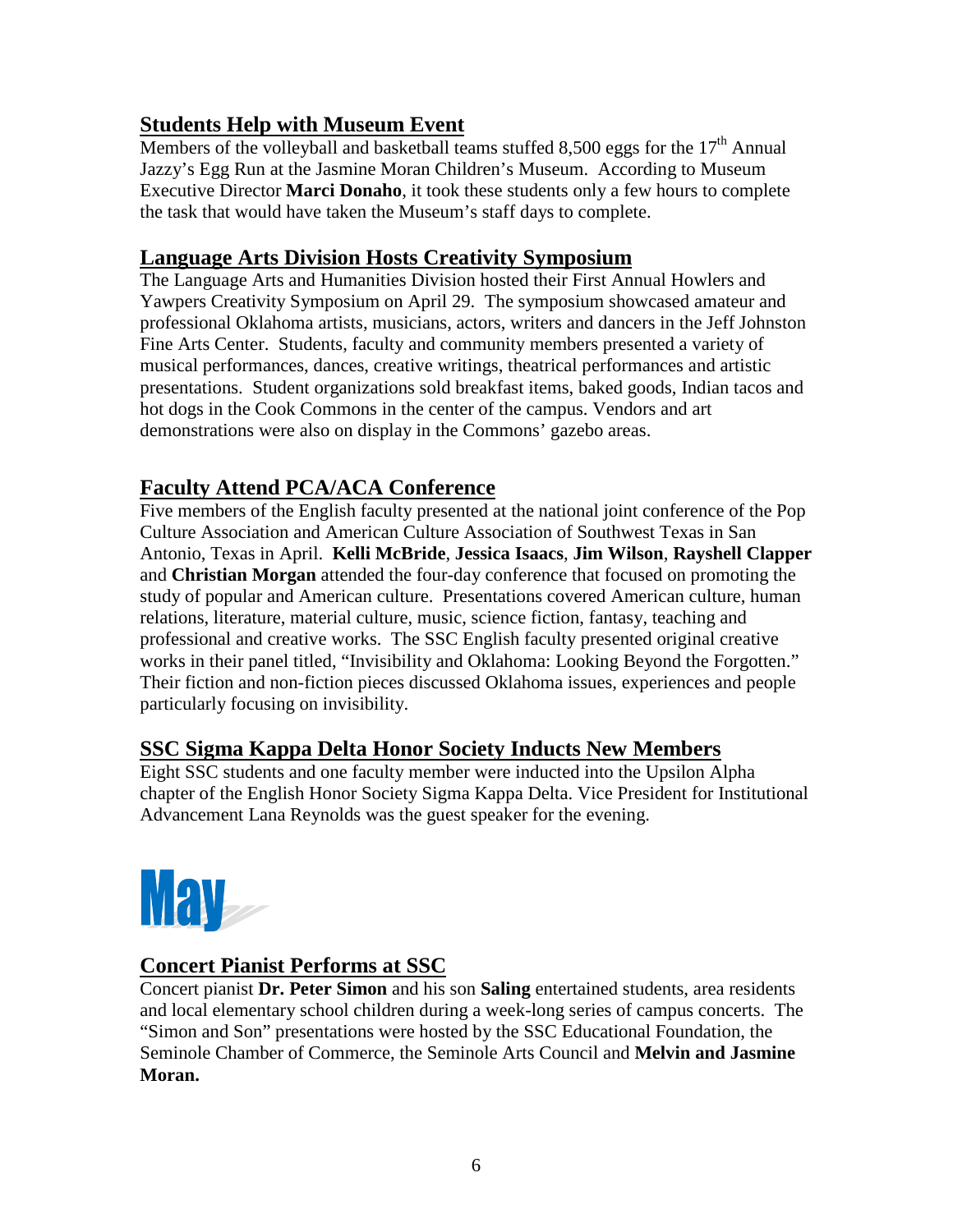## **Banquet Honors Alumni, Students, Staff**

The Seminole State College Educational Foundation's annual recognition banquet, held May 5, included recognition of college alumni, students, staff and supporters. Two former students, **Adam LaRoche**, first baseman for the Washington Nationals, and **Robby Trammell**, news director for *The Oklahoman* and its website NewsOK.com. were inducted into the Alumni Hall of Fame. Two special awards were given to long-time College associates. Former SSC Regent **Ben Walkingstick** and his wife **Bonnie** received the "Founders Award" for their long-time support of student scholarships and numerous capital construction projects on campus. Former Trojan Baseball **Coach Lloyd Simmons** received the first ever "Distinguished Service Award" for his commitment to students and the institution.

## **Employees Recognized for Milestones**

Several employees were recognized for reaching milestones in their careers at the College. Chair of the Nursing and Health Sciences Division **Donna Chambers**, Business and Accounting Professor **Dawna Hamm**, Business Office Head Cashier **Mona Griffin**, Talent Search Program Director **Mary Ann Hill** and Vice President for Student Affairs **Dr. Brad Walck** were honored for 20 years of service to SSC. **Fred Bunyan**, Professor of Business, and **Kelly Kirk**, Art Professor, received awards for reaching their 35-year milestones. Maintenance Coordinator **Kelly Chastain**, Educational Talent Search Advisor Frank Washington, Science Professor **Beverly Williams**, and Veterans Upward Bound Coordinator **Cheryl Woods** all announced their retirement from the College in the Spring.

#### **Student Receives First Harry E. Coates, Sr. Scholarship**

**Alicia Ramage** was awarded a scholarship from the newly-established Harry E. Coates, Sr. Entrepreneurial Scholarship program. Ramage, a full-time student and mother of four, graduated with a business degree in May. She was an active member of the Phi Theta Kappa honor society and helped with that organization's care packages for the military, book drive and "Hot Dog for the Homeless" projects. Ramage's plans were to continue her education at East Central University after graduating from SSC. She is interested in owning her own business one day.

#### **Gonterman Speaks at SSC Commencement**

Seminole State College students completing degree requirements at the end of the spring and summer 2011 sessions joined fall 2010 graduates in the College's commencement exercises May 13. **Bryan Gonterman**, President of AT&T Oklahoma, was the featured speaker at the 78th Commencement Exercises for Seminole State College on May 13.

#### **Goeller Receives Doctorate**

Math instructor **Linda Goeller** received her Doctorate in Professional Education Studies / Mathematics Education from Oklahoma State University in May.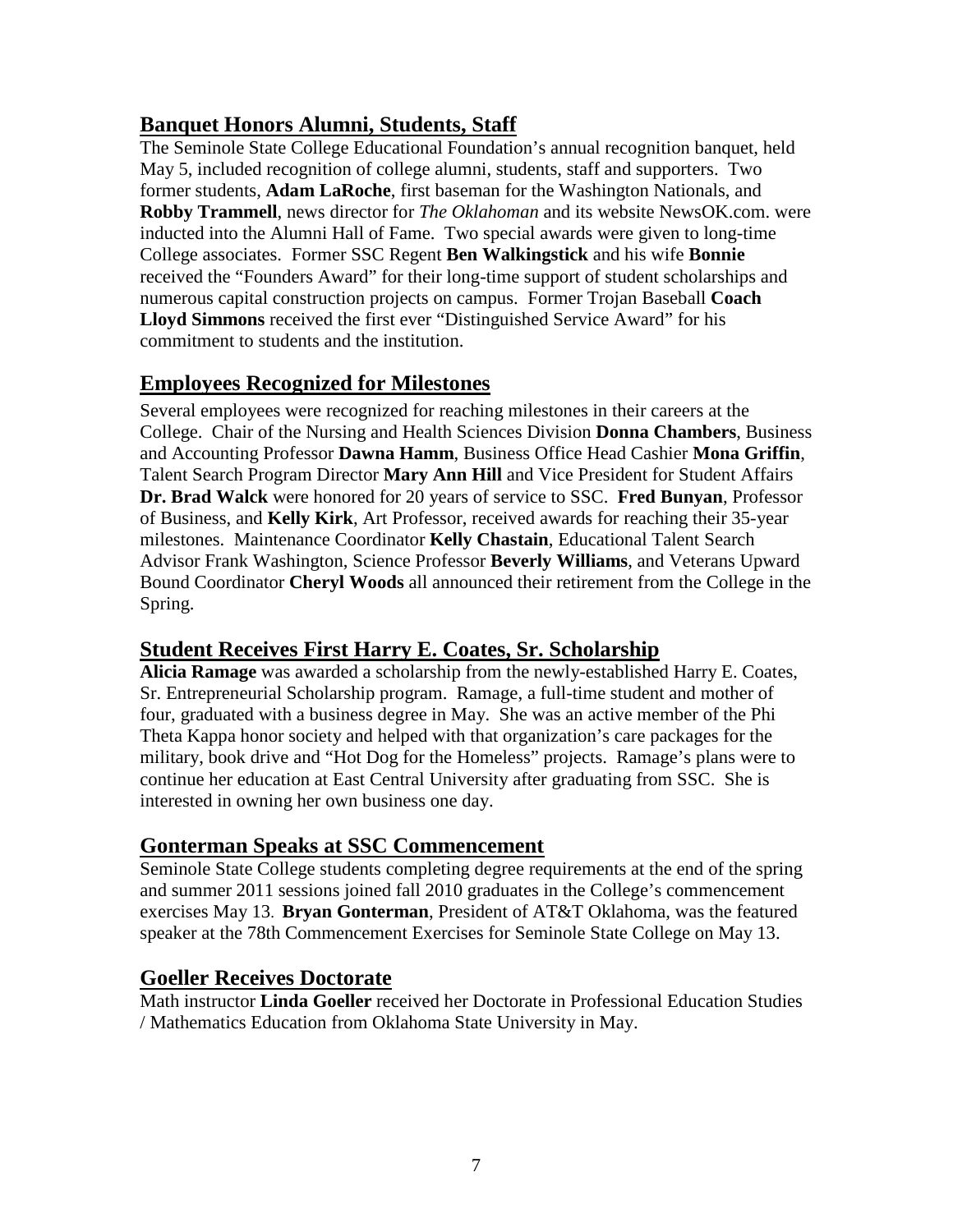## **Board Approves Academic Rank**

At their May meeting, the Seminole State College Board of Regents approved a policy regarding Academic Rank. Based on recommendations made by the accreditation team of the Higher Learning Commission, **President Utterback** recommended creating a professional academic ranking system for the faculty of SSC to align the titles for teaching faculty with comparable positions at universities. The policy allowed the President to award status of "Assistant Professor," "Associate Professor" and "Professor" based on tenure, years of service, academic credentials and other criteria.



## **SSC Offers Kids Camp Program**

Several sessions of "Kids Camp" began on campus in June. The two-week camps ran June 6 through August 11, Monday through Thursday and focused on pottery, swimming, archery and reading.

#### **Koenig Named Dean**

**Pam Koenig** was named Dean of Instructional Compliance. Ms. Koenig has been at SSC for 15 years as a Social Science Instructor and was the former Chair of the Social Science Division. During her time at SSC she has served on Division Chair Council and on the Curriculum Committee. Koenig also chaired the Steering Committee for the Higher Learning Commission Accreditation Self-Study.

## **PTK Students Help One of Their Own**

Phi Theta Kappa International Honor Society members presented **Rachel Callicoat**, fellow PTK member and 2011 SSC graduate, with a check for \$500. SSC teamed with local businesses Homeland in Seminole, Moore's IGA in Wewoka and Firelake in Shawnee to help sponsor a fundraiser for the contribution. Ms. Callicoat and her two children lost their home in the EF-3 tornado that touched down in Tushka April 14 that left many businesses and homes destroyed.

#### **Upward Bound Helps at Regional Food Bank**

SSC's Upward Bound Project took 132 students to the Regional Food Bank in Oklahoma City and helped prepare 17,798 meals. The program participants helped pack boxes of dry goods during their trip.

#### **U.S. Congressman Visits SSC**

Several community leaders, including Seminole City Councilman **D.D. Patterson**, Chamber Executive Director **Amy Britt**, Seminole School Superintendent **Jeff Pritchard**, **Pam Parks** of Blue Wave Boats, Seminole Nation Chief **Leonard Harjo**, Chamber President **Ray McQuiston** and Seminole Nation Assistant Chief **Ella Coleman**, attended a reception for U.S. **Congressman James Lankford** at SSC.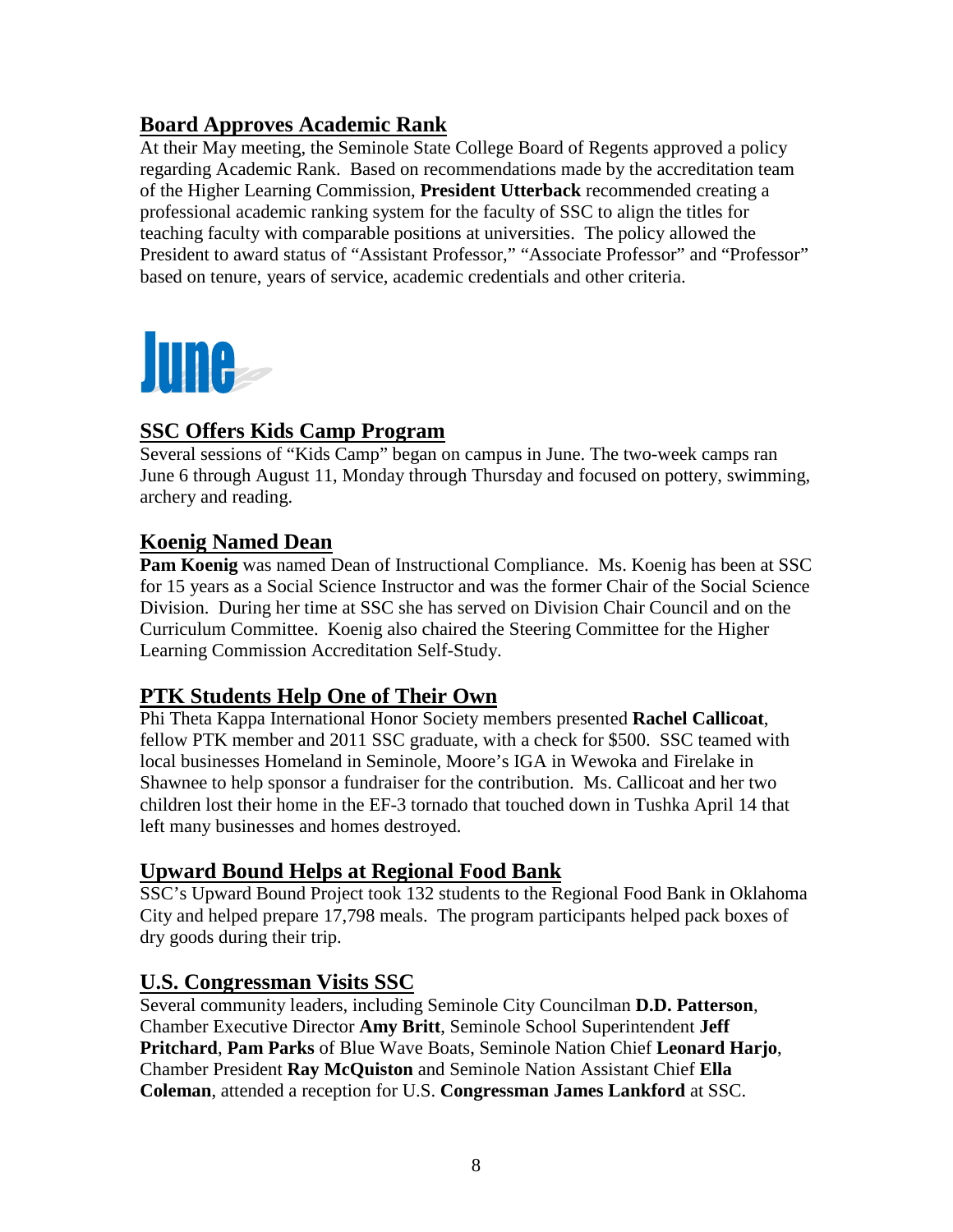## **Student Receives Appointment to U.S. Air Force Academy Class**

SSC student **Courtney Dearth** of Shawnee earned an appointment to the United States Air Force Academy Class of 2015 through competitive nominations from both Oklahoma **Senator Tom Coburn**, and U.S. Congresswoman now **Governor Mary Fallin**. Ms. Dearth was a member of the Trojan Dance Team, served on the Student Activities Board and was on the President's Honor Roll. She competed with more than 10,000 applicants for admission to the United States Air Force Academy, and is one of approximately 1,500 applicants to receive an offer of appointment. Courtney will be joining an elite group of students to participate in one of this country's premier officer training programs for future leadership in the United States Air Force.

#### **Global Studies Program Travels to Germany, Italy and France**

Students, faculty and community members travelled to Germany, Italy and France through the College's Global Studies Summer Program. Art Professor **Kelly Kirk** served as sponsor for the trip.

## **GEAR UP Hosts Summer Camps**

Seminole State College's GEAR UP program completed a series of summer camps for over 100 area high school students on campus in late June. Three day-camps were held for students from Bowlegs, New Lima, Varnum, Strothers, Seminole, Butner, Sasakwa, Justice and Paden students. The students participated in activities ranging from "Campus Cruising" tours, investigating crime scenes through Science, origami using Geometry concepts and engineering using Legos. Students also took weekly field trips to the Devon Boat House, Museum of Osteology, Tiger Safari and several campuses.

#### **Board Approves Budget**

The annual budget approved for the coming fiscal year at the June meeting of the Board of Regents included a \$1,000 or 2% minimum salary increase for all full-time employees; raised hourly rate to a minimum of \$10.50 (living wage) for all classified staff; and provided additional salary increases for professorship titles. The Board was also informed that the College would end the FY11 fiscal year with an Educational and General (E&G) balance of \$966,373 and Auxiliary balance of \$389,941 – the highest in over a decade.

# **III Yezho**

#### **SSC Welcomes New Dean of Student Services**

Seminole State College welcomed **Dr. Mark Ames** as its new Dean of Student Services in July. Dr. Ames had served as the Dean of Student Services at Tulsa Community College since 1995. He brought over 25 years of experience in two-year college administration and supervision, with 15 years of leadership experience, to his position at SSC.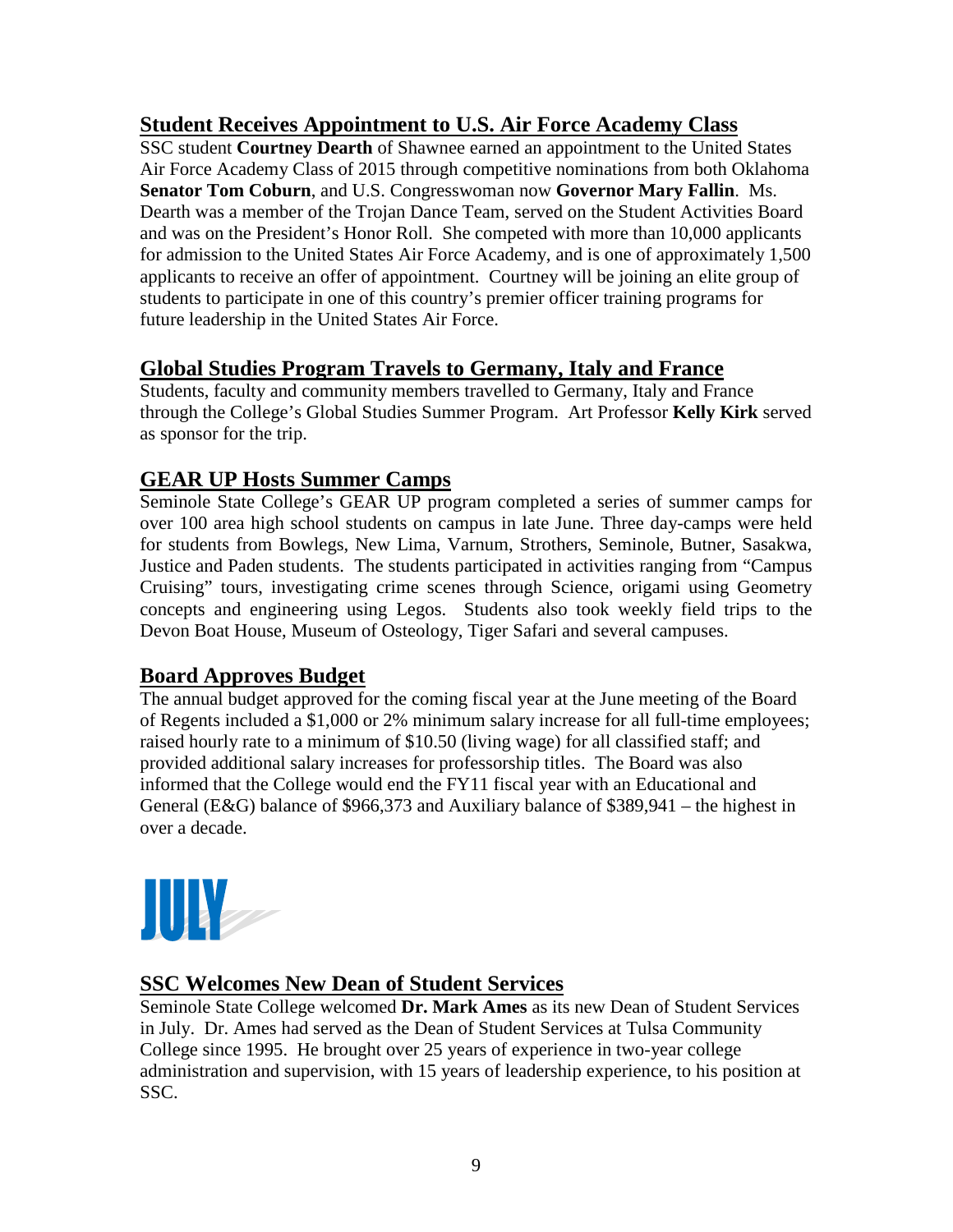#### **Area Students Participate in Upward Bound Summer Program**

Students from 21 area high schools had the opportunity to stay on the Seminole State College campus and learn about financial aid, preparation for college and improve their academic performance through the SSC Upward Bound Summer Program. For fiveweeks, 130 students from Seminole, Pottawatomie, Hughes and Okfuskee counties stayed on the SSC campus as a part of the college's Upward Bound summer residential program. The Seminole State College Upward Bound Projects are federally funded by the U.S. Department of Education.

#### **Butner Receives Honors for Layout and Design**

Seminole State College took top honors in class schedule layout and design at the Oklahoma College Public Relations Association annual conference. SSC Coordinator of Media Relations **Dustie Butner** won the Achievement Award at OCPRA's three-day annual meeting which brought together representatives from 23 public and private higher education entities across the state.

#### **Global Studies Program Travels to Costa Rica**

Students, faculty and community members travelled to Costa Rica through the College's Global Studies Program. Associate Professor of English **Christian Morgan** led the 13 day light backpack excursion trip. Travelers were able to swim in both the Atlantic and Pacific Oceans, zip-line through a rainforest canopy in Manuel Antonio National Park, visit the Iruza volcano and sea kayak in the Pacific.

#### **Staff Provided Professional Development**

Members of the college's classified and professional staff heard presentations from Channel 25 news anchor **Andrew Speno** and motivational speaker **Dr. Mac McCrory** during an afternoon training session held on campus July 21. An additional training session was offered to supervisors from various areas of campus earlier in the day featuring Oklahoma State University Management Department Head **Dr. Kenneth Eastman.**

#### **Pond Project Improved Landscape at Seminole State College**

Major progress was made in July on the Educational Foundation's project to clean out the north pond and beautify the park area that surrounds it. A lead gift from **Darlene Wallace** and Columbus Oil of Seminole jump started the project. The Foundation donated proceeds from fundraising events to support the development of the north pond and park area. Ms. Wallace and **Kenenth Henderson**, both with personal interest and expertise in landscaping, began volunteering their time and resources to help coordinate the park development. **Mr. Henderson** and his wife **Rose** also provided a lead gift to purchase a 12-foot cast iron sculpture of a Trojan warrior on a horse which was mounted on the northeast edge of the park. The Trojan towers near the northern entrance to campus on Marie Austin Drive behind the David L. Boren Library. A 24-ft. gazebo was constructed on the east side of the park through the generosity of long-time SSC supporters **Ben and Bonnie Walkingstick**. The gazebo will honor the Walkingsticks' daughter, **Kimberlie Jean Austin**. Additionally, the area will include a large waterfall, an outdoor sitting and study area, a bridge and fountains.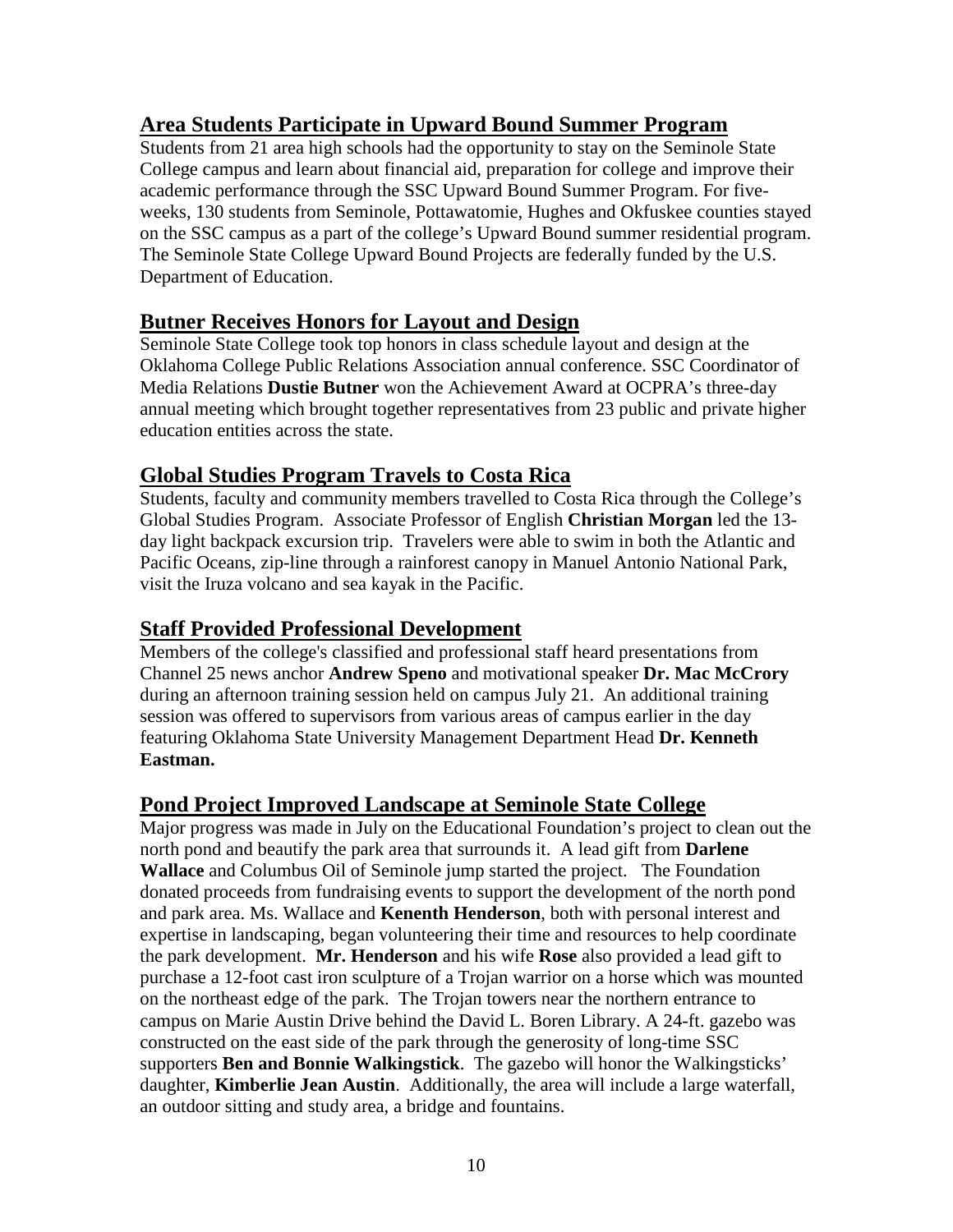## **Talent Search Grants Provide Services to Area Schools**

The College received notification of the renewal of a federal Talent Search grant and the awarding of another new grant. The renewal of "Talent Search Central" will serve 700 public school students from Bowlegs, Butner, Justice, New Lima, Paden, Sasakwa, Seminole, Strother and Varnum schools. The new "Talent Search West" grant will serve 500 students from Dale, Earlsboro, Macomb, Maud, Mcloud, Shawnee and Tecumseh. The two grants are funded for five years and will bring over \$2.6 million to the institution. Both applications received a perfect 100 score. President Utterback commended TRIO Programs Director **Kathy Hoover** and her staff on the success of these grant applications.

#### **Employment Readiness Funding Renewed**

The Temporary Assistance to Needy Families (TANF) program was renewed for the new fiscal year. The program, known as Employment Readiness at SSC, funded through the Oklahoma Department of Human Services, was renewed for \$247,544.

## **August**

#### **Staff and Faculty Brainstorm on How to Improve SSC**

Seminole State College faculty and staff brainstormed on ideas during the College's inservice training in August. Employees participated in a session on "How Can We Make Our College a Better Place?" facilitated by **Frank Merrick** of Foundation Management, Inc.

#### **SSC Welcomes Presidential Leadership Class V**

Twenty-four students were selected for Class V of the SSC Presidential Leadership program. The two-year scholarship program was created to help students develop leadership skills and provide personal and professional growth opportunities. School officials throughout the college's service area of Seminole, Lincoln, Pottawatomie, Hughes and Okfuskee counties are invited by SSC President Utterback to nominate high school seniors as candidates for the scholarship program each year. Participants are selected based on ACT scores, academic performance in high school and demonstrated leadership ability.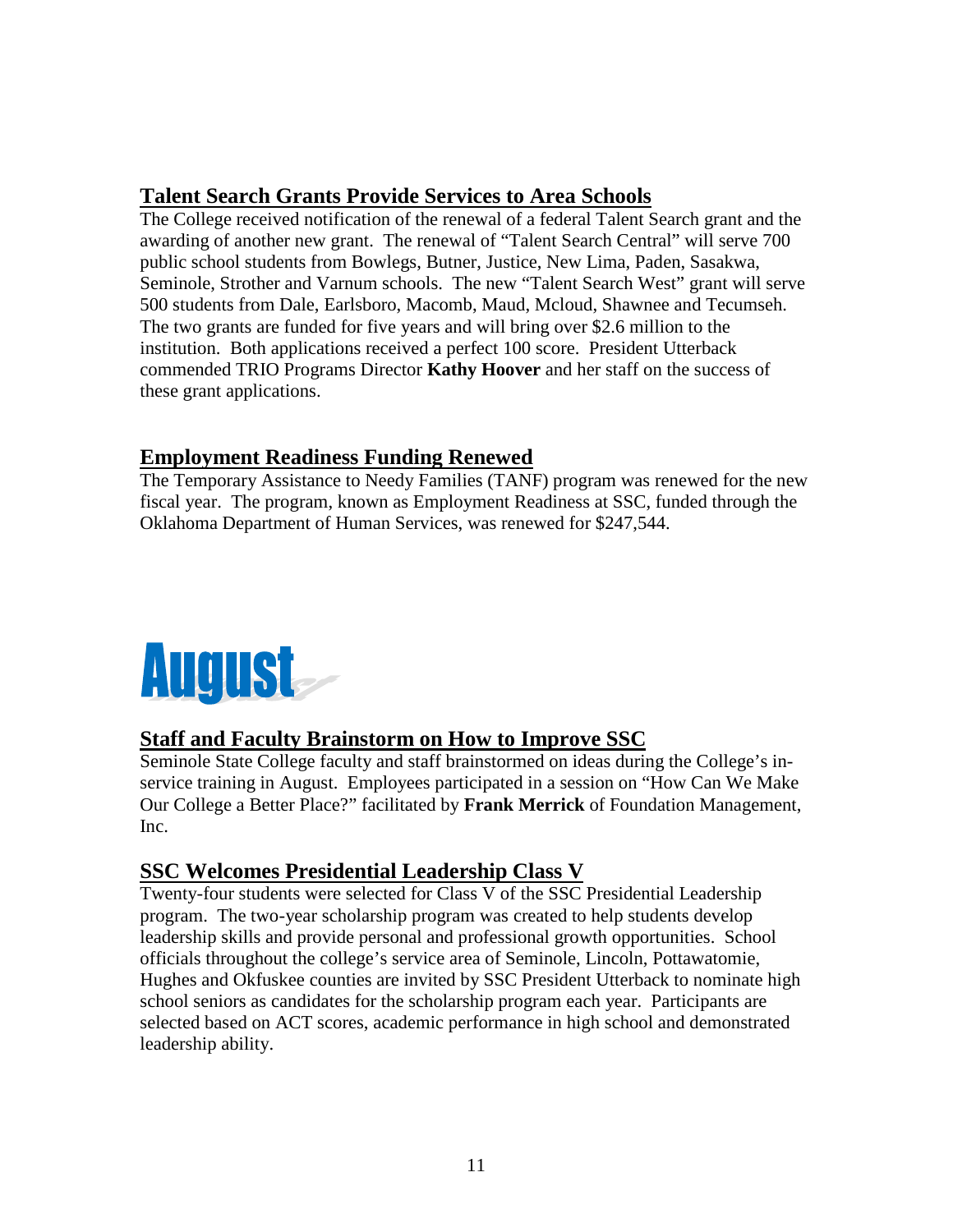## **Utterback Selected Chair of OETA Board**

**Dr. Jim Utterback**, President of Seminole State College, was selected to serve as chair of the Oklahoma Educational Television Authority Board (OETA). The mission of OETA is to make educational and public television services available to all Oklahoma citizens on a coordinated statewide basis, through various educational and cultural agencies under the direction and supervision of the Authority Board. The Authority Board consists of thirteen members, including six ex-officios and seven appointed by the Governor with approval from the Senate. Other members of the Board are **Jean Hendrickson, Suzanne Lair, Lisa Harbison, Brent Houston, Elaine Hobson, Clarke Stroud, Dr. Cindy Ross, Dr. Glen Johnson, Burns Hargis, David Boren, Mary Ann Fergeson** and **Dr. Janet Barresi.** 



#### **Students Elect SGA Officers**

**Lynnette Gomez** of Holdenville was elected by SSC students to serve as President of the Student Government Association for the 2011-2012 academic year. Shawnee student **Danielle Hobia** was chosen to serve as Vice President and Meeker student **Julie Wilson** was elected Secretary.

#### **SSC Vice President Accepts Position in Ohio**

Vice President for Academic Affairs, **Dr. Paul Gasparro**, accepted a position as a Campus President with the Cuyahoga Community College (Tri-C) system in Ohio in early September. Gasparro will serve as the President of the College's Eastern Campus in the Cleveland suburb of Highland Hills. As Vice President for Academic Affairs at SSC, Gasparro supervised faculty as well as academic programs of the institution. He joined the SSC administrative team in August 2008.

#### **Constitution Day Observed at SSC**

In celebration of Constitution Day 2011, SSC hosted a public presentation featuring Oklahoma State University Associate Professor of History **Dr. Ronald Petrin** on campus Friday, Sept. 16. Dr. Petrin was invited to campus by SSC's Phi Theta Kappa chapter and by the Social Sciences Division faculty. Dr. Petrin discussed approaches to the interpretation of the United States Constitution, focusing specifically on that of Supreme Court Justice Antonin Scalia.

#### **SSC Invitational Golf Tournament a Success**

Seminole State College's Educational Foundation Golf Tournament held in late September at the Jimmie Austin Golf Course in Seminole was a success with 21 teams helping raise money for scholarships and other capital projects at the college. Over \$13,000 was added to the Foundation's "Shaping the Future" capital campaign through the event.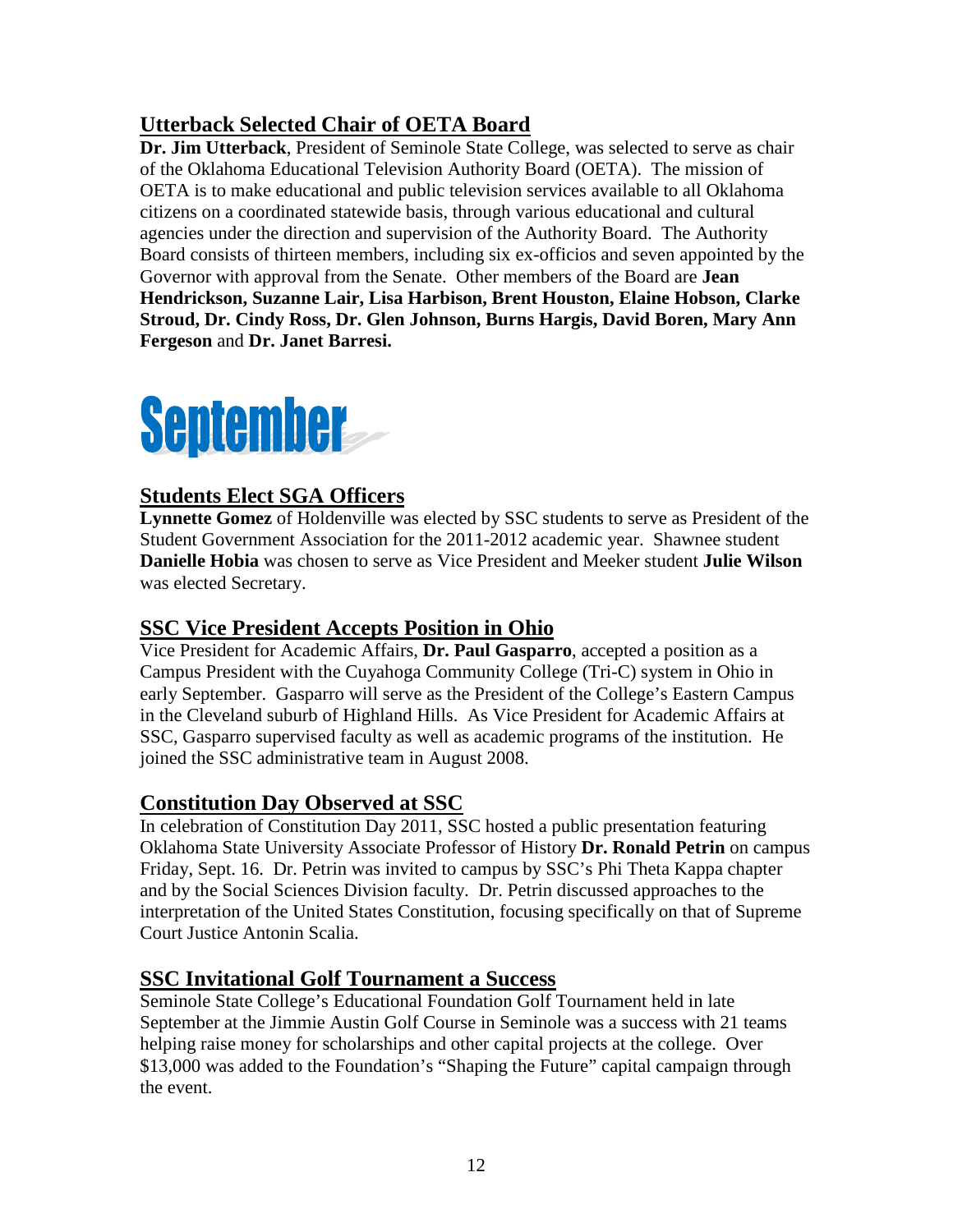## **Students Attend State Leadership Summit**

Several members of the Seminole State College President's Leadership Class attended a state leadership summit sponsored by *Leadership Oklahoma* in Oklahoma City. The summit, part of the organization's  $25<sup>th</sup>$  Anniversary Celebration, featured comments by some of Oklahoma's top elected officials. **Governor Mary Fallin**, Lieutenant Governor **Todd Lamb**, Attorney General **Scott Pruitt** and State Treasurer **Ken Miller** spoke about their personal philosophies on leadership. The author of *Leadership In Action*, retired Rear Admiral **Greg Slavonic** of the U.S. Navy hosted a panel of four military leaders who were contributing writers to his book.

#### **College Hosts Service Fair**

Students and faculty learned about goods and services available in the community during the college's 18th annual "Area Services Fair" held in conjunction with the annual "Back-to-School Ice Cream Social," on the SSC campus in September.

## **October**

## **College Hosts Braided Paths Program**

Seminole State College hosted a unique Native American cultural program created by The American Indian Cultural Center and Museum on the evening of October 13. "Braided Paths: Conversations in Indian Country," a three-part series funded by the Oklahoma Humanities Council, concluded with a final program in Seminole following similar presentations on projects in Weatherford and Miami. The program explored the historic and contemporary contributions of the region's Native communities and shared stories and interviews on topics such as culture, tribal history, partnerships, and what tribes are doing today to perpetuate culture.

#### **Groth and Thompson receive Langley Scholarship**

Two area students were selected to receive a new scholarship established by the family of the late **Bill Langley**. **Sydney Groth** and **Tyler Thompson**, both 2011 Shawnee High School graduates, were honored as the first recipients of the Langley Family Scholarship. The scholarship program was established by **Nancy Langley**, the wife of Bill Langley, and their children **Pattie Smith** and **Mike and Dana Langley**. The Langleys own and operate Langley Management Co. in Shawnee which manages commercial and residential properties and finance companies.

#### **Nursing Program Recommended for Maximum Accreditation**

The National League for Nursing Accrediting Commission (NLNAC), Inc. recommended the SSC Nursing Program for the maximum eight years "Continuing Accreditation following their on-site campus visit. As part of the accreditation process, campus faculty, as well as members of the public were invited to meet the NLNAC accreditation team and the Oklahoma Board of Nursing representative during the visit.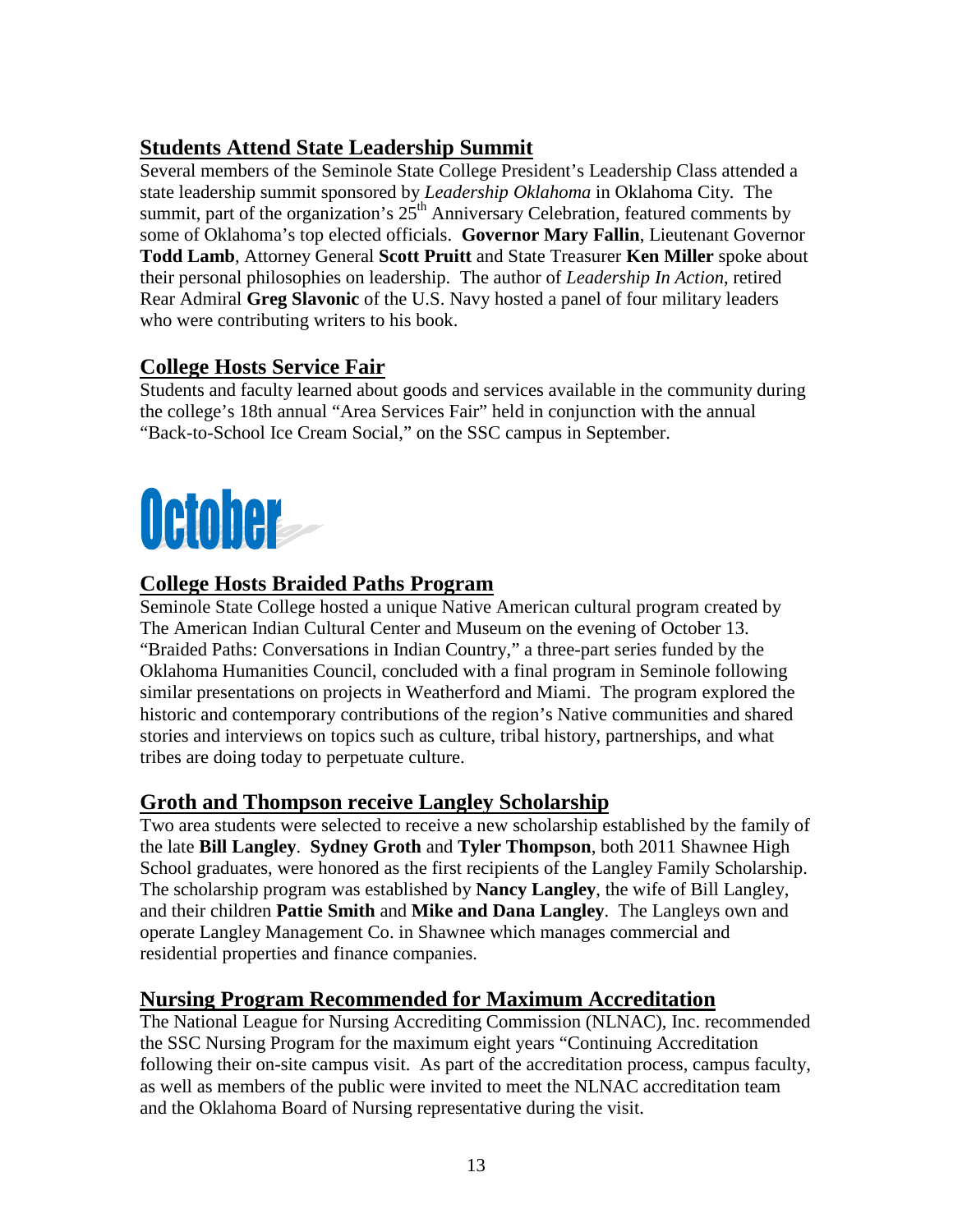## **Seminole Chamber Honors SSC Personnel**

Two Seminole State College employees were honored for their outstanding dedication and work during the monthly Chamber of Commerce Forum on October 13. Maintenance Technician **Dwayne Castle** and Assistant Professor of Psychology **Mona Ridley** were recognized as "Staff Member of the Month" and "Educator of the Month," respectively.

#### **Global Studies Program Travels to Ireland and England**

Under the direction of Art Professor Kelly Kirk, students, faculty and community members travelled to Ireland and England in the Fall through the College's Global Studies Program. The eight-day trip, took place Oct. 13 through 21, and directed travelers through Dublin, North Whales and London with a stop at the birthplace of Shakespeare.

#### **Downey Named to Board at Community College Leadership Congress**

Administrative Assistant to the President **Mechell Downey** was selected to serve on the Professional Board Staff Network at the  $42<sup>nd</sup>$  Annual Association of Community College Trustees (ACCT) Leadership Congress held in Dallas in October. Ms. Downey was nominated by the ACCT Board of Directors to represent the Western Region as a member-at-large on the Network's Board. The organization serves as a national level resource for those who support governing boards at community colleges across the nation.

## **College Receives Clean Audit**

The College received an unqualified (clean) opinion with no findings following the FY11 external audit performed by representatives of Hinkle & Company, PLLC. **Jim Hinkle**, with Hinkle & Company, and Board Audit Committee members Regent Marci Donaho and **David Wilson** commended Vice President for Fiscal Affairs **Katherine Benton** and her staff for their work in managing these areas and for the positive outcome of the audit.

## **November**

## **SSC Offers Seminar for Area Educators**

Area high school officials had the opportunity to hear presentations on college admissions standards, updates on college programs and services, and legal issues in public education at a workshop sponsored by Seminole State College. **Mike Turpen**, a private practice attorney and political commentator on the Oklahoma City television program "Flashpoint," addressed attendees at an opening breakfast for the event on November 1. Turpen served as a past Chairman of the Oklahoma Democratic Party and as the Attorney General of Oklahoma from 1983 to 1987. He was appointed by **Governor Brad Henry** in 2009 to serve as member of the Oklahoma State Regents for Higher Education for a nine-year term.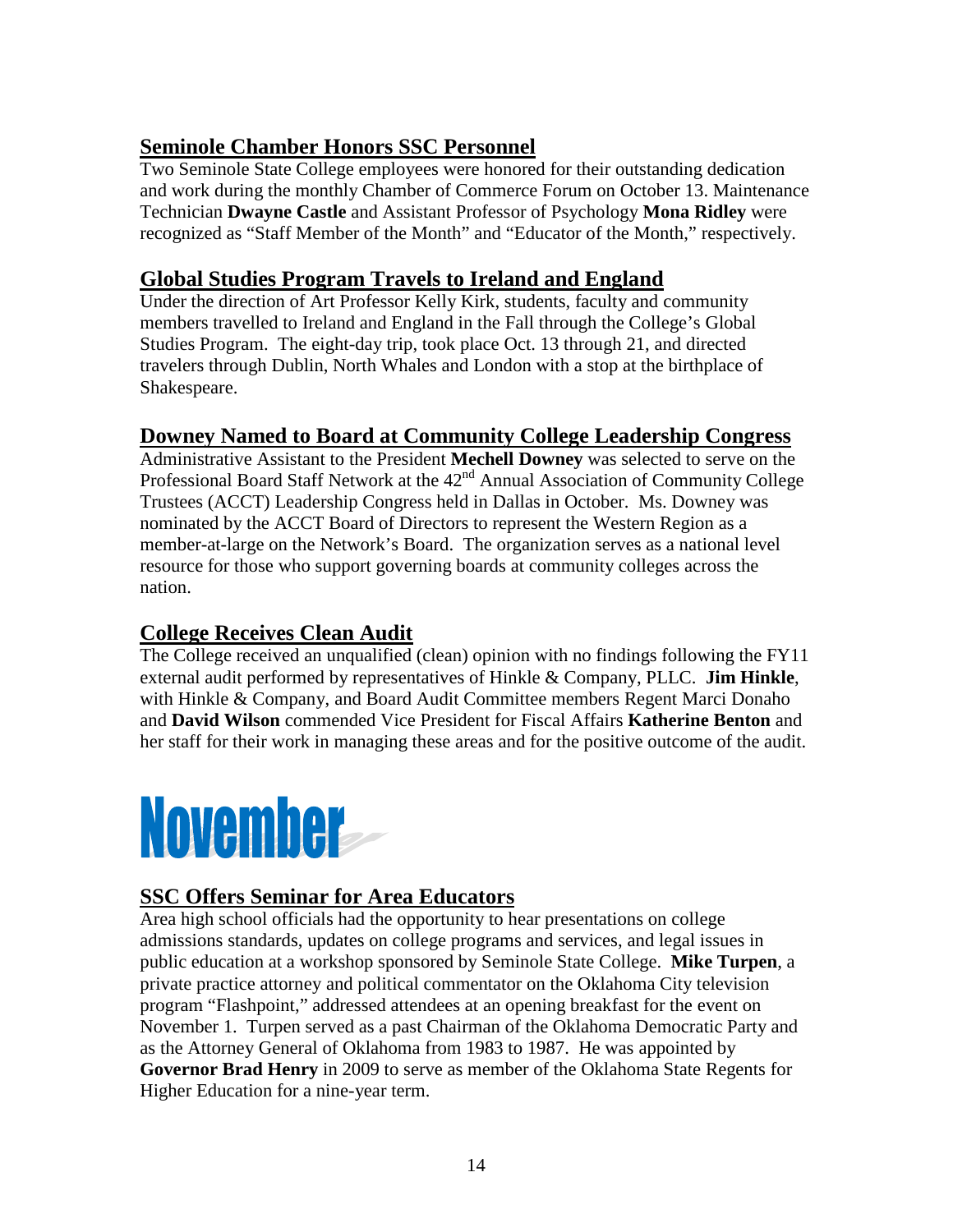## **College Hosts Oklahoma Literature Presentation**

Seminole State College hosted a public lecture on "Oklahoma Literature and the Oklahoma Voice" presented by publisher **Dr. Jeanetta Calhoun Mish** on the evening of November 1 in the Enoch Kelly Haney Center Lecture Hall. During the public lecture and discussion Dr. Mish, publisher of *Oklahoma Literature* spoke to the public about contemporary Oklahoma literature. Following the lecture she read some of her own Oklahoma-infused poetry and held a public question and answer panel. The presentations were made possible through a grant from the Oklahoma Humanities Council written by Language Arts and Humanities Division Chair **Jessica Isaacs** and Associate Professor of English **Rayshell Clapper**.

#### **Students Collect Food for Needy Families**

The Leadership Development Class collected canned food for the local Salvation Army during the Thanksgiving holiday season. The food drive was a service-learning project for the class. Students prepared and decorated collection boxes, distributed the boxes in buildings across campus, posted fliers advertising the drive, and worked with the college's media relations office to alert the community about their effort. All nonperishable food items collected by the students were distributed to families in Seminole County. The class is taught by Social Sciences Division Chair **Marta Osby** and Vice President for Institutional Advancement **Lana Reynolds**.

## **SSC Receives Grant for Tree Program**

Seminole State College was awarded a \$25,000 Tree Enhancement Program grant from the Oklahoma Department of Transportation Beautification Office. Grant monies totaling \$435,000 were available to award to communities ranging from \$1,875 to \$25,000 with a local 25% match requirement. Only 275 tree grants have been awarded since 1997. The purpose of the tree grant is to improve communities through the use of trees by purchasing and installing trees, large shrubs, tall ornamental grasses and drip irrigation systems or "gater bags" on public property or right-of-ways along any public roadway or public transportation corridor. The college will use the grant they received to purchase and plant 100 trees as well as install an irrigation system.

## **Students Attend Tribal Leadership Forum**

Members of the President's Leadership Class at Seminole State College attended a leadership forum featuring administrators from the Chickasaw Nation at East Central University on Thursday. The SSC students, along with PLC students from Eastern Oklahoma State College, were invited by ECU President John Hargrave to join ECU PLC students for the leadership program. Chickasaw Nation Administrators **Patrick Neeley**, Commerce; **Jenny Trett**, Treasury; **Jalinda Kelley**, Administrative Services; **Deanna Hartley-Kelso**, Justice; **Lisa E. John**, Education; **Thomas L. John**, Self-Governance; and **Jay Keel**, Youth and Family Services were participants in the program.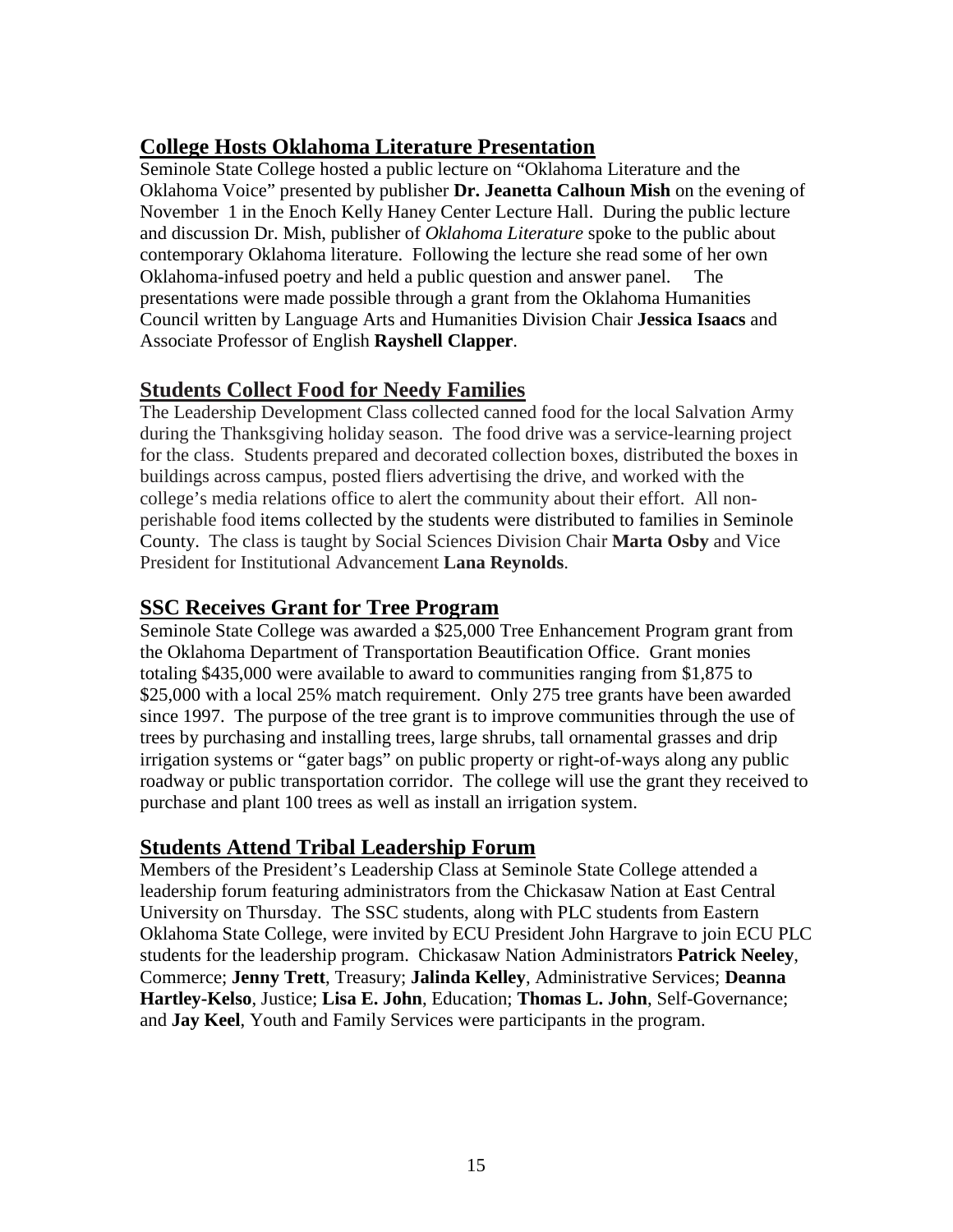## **PTK Honor Society Inducts New Members**

Twenty-four SSC students recently were inducted into the Alpha Theta Nu Chapter of Phi Theta Kappa International Honor Society for Two-Year Colleges this Fall. Students were selected based on their scholarship, leadership and service qualities. The chapter provides programs, activities and participation in community service projects. SSC Dean of Student Services, **Dr. Mark Ames**, was the special guest speaker. **Mr. Jeffrey Christiansen** and **Dr. Steve Bolin** serve as the organization's faculty advisers.

#### **Student Selected to Design Robotic Rovers**

Seminole State College student **Corbin Graham** was selected to travel to NASA's Marshall Space Flight Center in Huntsville, AL to develop a prototype vehicle to roam Mars. Mr. Graham participated in the three-day experience through the National Community College Aerospace Scholars (NCAS) program. He was among 48 students from 25 states who visited Marshall in November and the only student selected from Oklahoma to participate. During his visit he established a team and formed a fictitious company pursuing Mars exploration. The team created a company infrastructure to design and develop a rover. The experience included a tour of NASA facilities and briefings from agency scientists and engineers.

#### **Concert Pianist Returns to Seminole**

Concert pianist **Dr. Peter Simon** returned to campus for a week-long artist-in-residence program on Nov. 28. He entertained area residents at a free public concert, performed at a reception for Foundation donors and presented children's concerts to over 500 area elementary school students.

#### **SSC Hosts Drug and Alcohol Prevention Program**

The College hosted a Drug and Alcohol Prevention Awareness Program on Monday, Nov. 28 in the Jeff Johnston Auditorium. **Jim Riley**, former NFL and Oklahoma University All-American and **Calvin Prince**, former East Central University All-American presented the program to students, faculty and staff. Mr. Riley founded and directs Jim Riley OUT*REACH,* Inc. Mr. Prince is the Marketing/Community Relations Director of Oklahoma Families First, Inc. Both presented stories and provided information regarding addiction prevention and recovery resources.